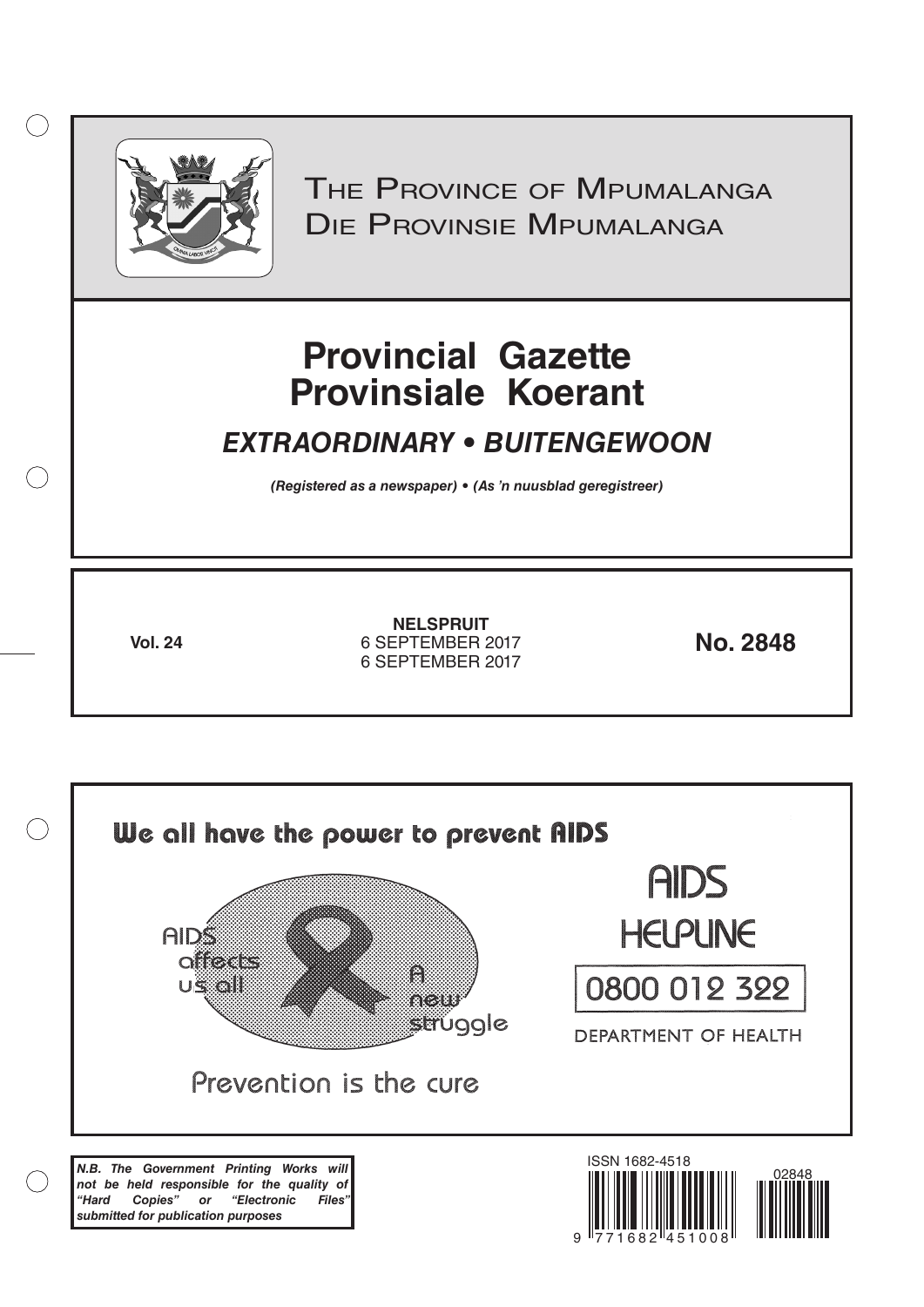### **IMPORTANT NOTICE:**

**The GovernmenT PrinTinG Works Will noT be held resPonsible for any errors ThaT miGhT occur due To The submission of incomPleTe / incorrecT / illeGible coPy.**

**no fuTure queries Will be handled in connecTion WiTh The above.**

#### **CONTENTS**

|           |                                                                                                                                                                                                | Gazette<br>No. | Page<br>No. |
|-----------|------------------------------------------------------------------------------------------------------------------------------------------------------------------------------------------------|----------------|-------------|
|           |                                                                                                                                                                                                |                |             |
|           | <b>LOCAL AUTHORITY NOTICES • PLAASLIKE OWERHEIDS KENNISGEWINGS</b>                                                                                                                             |                |             |
| 97        | Town-planning and Townships Ordinance (15/1986), as amended: Portion of Portion 24, of the farm                                                                                                | 2848           | 3           |
| 98        | Town-planning and Townships Ordinance (15/1986), as amended: Portion 9, of the farm Goedehoop 46 IS                                                                                            | 2848           |             |
| 99<br>100 | Town-planning and Townships Ordinance (15/1986), as amended: Erf 223, Township of Pullenshope<br>Town-planning and Townships Ordinance (15/1986), as amended: Portion 361, Middelburg Town and | 2848           | 5           |
|           |                                                                                                                                                                                                | 2848           | 6           |
| 101       | Town-planning and Townships Ordinance (15/1986), as amended: Erf 2403, Township of Middelburg                                                                                                  |                |             |
|           |                                                                                                                                                                                                | 2848           |             |
| 102       | Town-planning and Townships Ordinance (15/1986), as amended: Portion 356 of the Farm Middelburg Town                                                                                           | 2848           | 8           |
| 103       | Town-planning and Townships Ordinance (15/1986), as amended: Portion 9 of Erf 341, Township of Nasaret                                                                                         |                |             |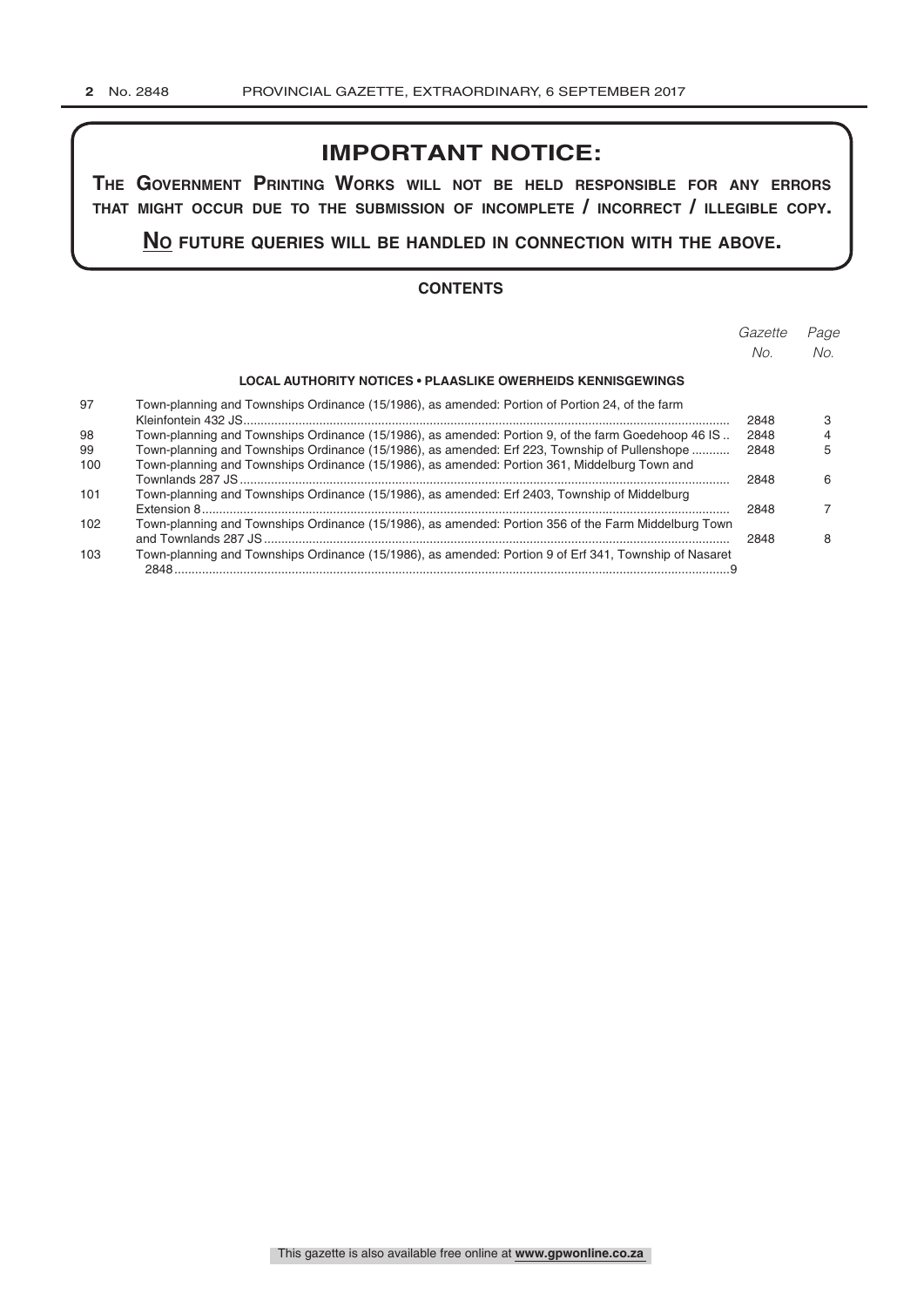### Local Authority Notices • Plaaslike Owerheids Kennisgewings

#### **LOCAL AUTHORITY NOTICE 97 OF 2017**

### **STEVE TSHWETE AMENDEMENT SCHEME 687 NOTICE OF APPROVAL**

Notice is hereby given in terms of Section 57(1)(a) of the Town Planning and Townships Ordinance, 1986 (Ordinance 15 of 1986, as amended) that the Steve Tshwete Local Municipality, has approved the amendment of the Steve Tshwete Town Planning Scheme, 2004 by the rezoning of **a portion of Portion 24 of the farm Kleinfontein 432 JS** from **"Agriculture"** to **"Business 2"**.

Map 3 and the scheme clauses of the amendment scheme will lie open for inspection at all reasonable times at the office of the Director-General, Mpumalanga, Provincial Administration, Department of Agriculture, Rural Development and Land Administration, Mbombela, as well as at the Municipal Manager, Municipal Buildings, Wanderers Avenue, Middelburg.

This amendment is known as Steve Tshwete Amendment Scheme **687** and shall come into operation on the date of publication of this notice.

> **SM Mnguni Acting Municipal Manager**

Municipal Offices Wanderers Avenue P.O. Box 14 **MIDDELBURG** 1050

**DATE:**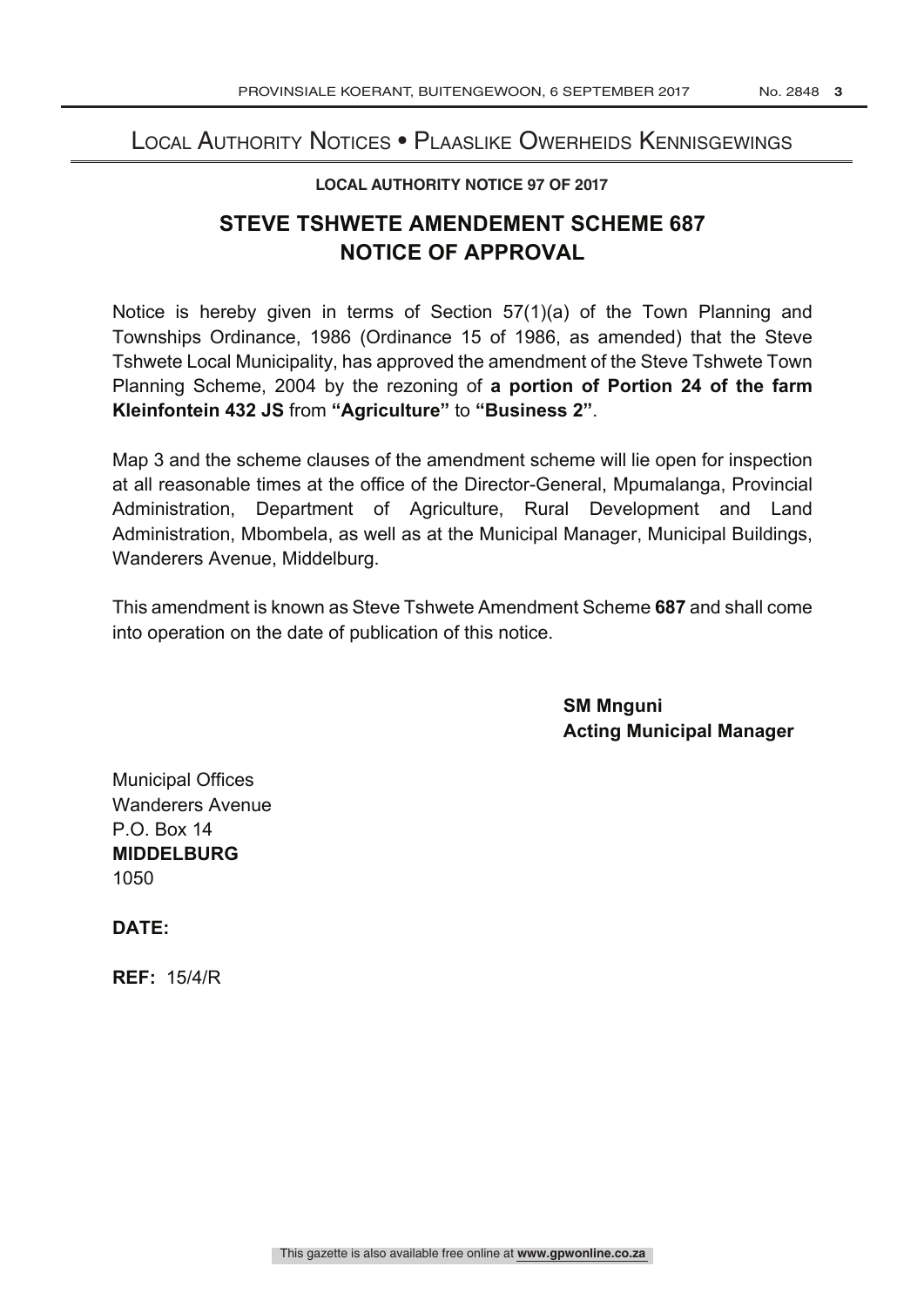#### **LOCAL AUTHORITY NOTICE 98 OF 2017**

### **STEVE TSHWETE AMENDEMENT SCHEME 618 NOTICE OF APPROVAL**

Notice is hereby given in terms of Section 57(1)(a) of the Town Planning and Townships Ordinance, 1986 (Ordinance 15 of 1986, as amended) that the Steve Tshwete Local Municipality, has approved the amendment of the Steve Tshwete Town Planning Scheme, 2004 by the rezoning of **Portion 9 of the farm Goedehoop 46 IS** from **"Agricultural"** to **Special".**

Map 3 and the scheme clauses of the amendment scheme will lie open for inspection at all reasonable times at the office of the Director-General, Mpumalanga, Provincial Administration, Department of Agriculture, Rural Development and Land Administration, Mbombela, as well as at the Municipal Manager, Municipal Buildings, Wanderers Avenue, Middelburg.

This amendment is known as Steve Tshwete Amendment Scheme **618** and shall come into operation on the date of publication of this notice.

> **SM Mnguni Acting Municipal Manager**

Municipal Offices Wanderers Avenue P.O. Box 14 **MIDDELBURG** 1050

#### **DATE:**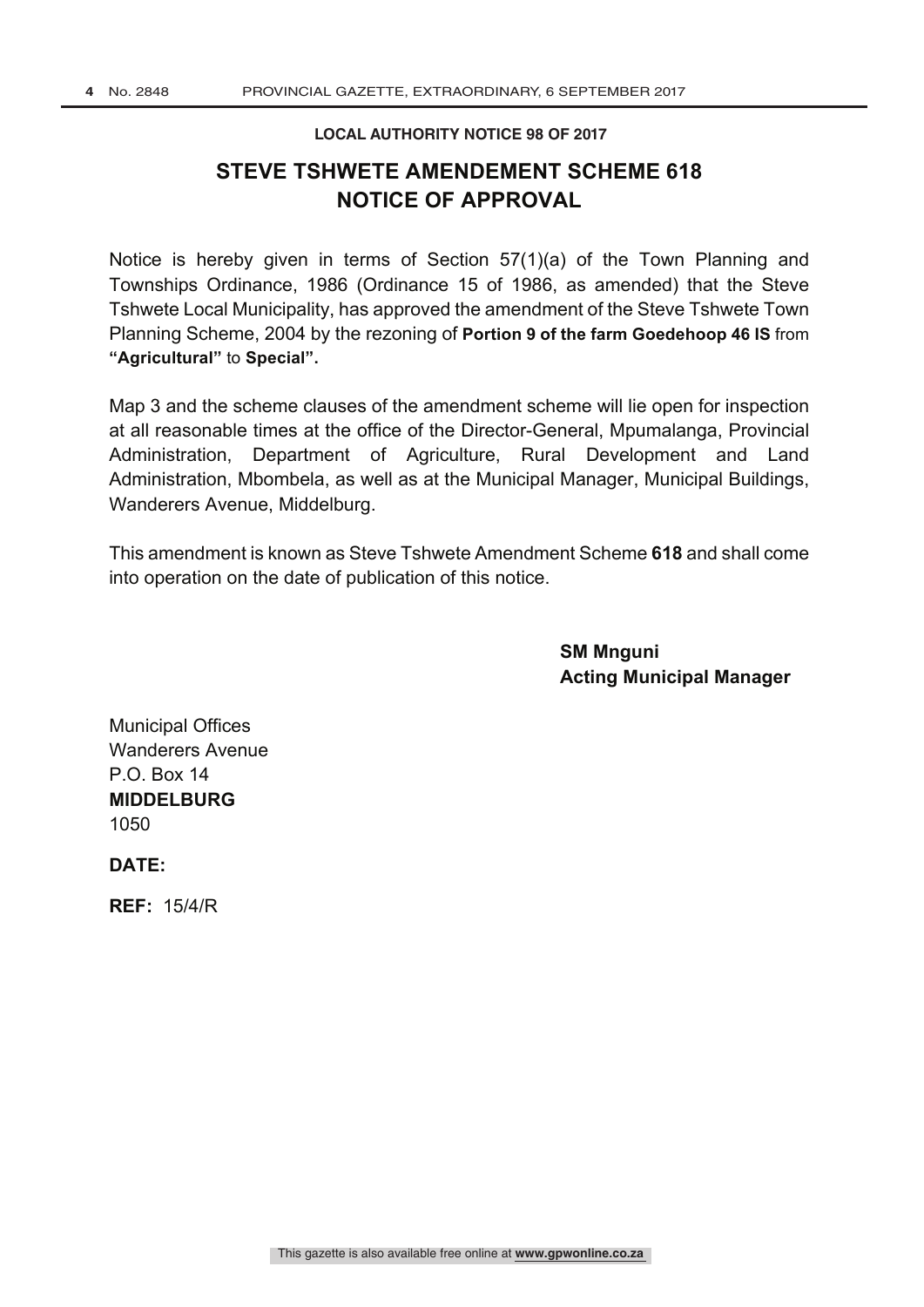#### **LOCAL AUTHORITY NOTICE 99 OF 2017**

### **STEVE TSHWETE AMENDEMENT SCHEME 613 NOTICE OF APPROVAL**

Notice is hereby given in terms of Section 57(1)(a) of the Town Planning and Townships Ordinance, 1986 (Ordinance 15 of 1986, as amended) that the Steve Tshwete Local Municipality, has approved the amendment of the Steve Tshwete Town Planning Scheme, 2004 by the rezoning of **Erf 223 Township of Pullenshope** from **"Residential 1"** to **"Residential 3"**.

Map 3 and the scheme clauses of the amendment scheme will lie open for inspection at all reasonable times at the office of the Director-General, Mpumalanga, Provincial Administration, Department of Agriculture, Rural Development and Land Administration, Mbombela, as well as at the Municipal Manager, Municipal Buildings, Wanderers Avenue, Middelburg.

This amendment is known as Steve Tshwete Amendment Scheme **613** and shall come into operation on the date of publication of this notice.

> **SM Mnguni Acting Municipal Manager**

Municipal Offices Wanderers Avenue P.O. Box 14 **MIDDELBURG** 1050

**DATE:**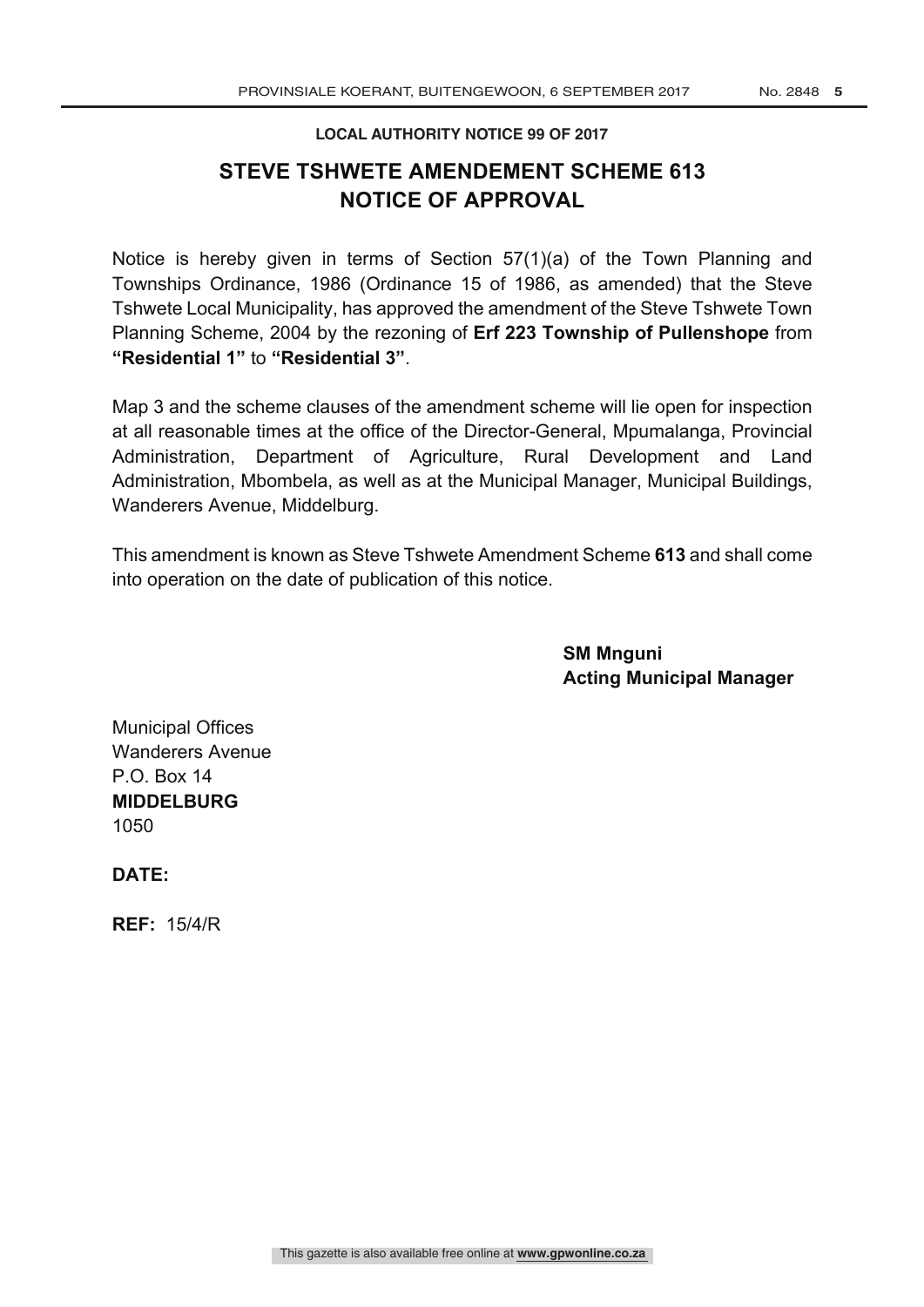#### **LOCAL AUTHORITY NOTICE 100 OF 2017**

### **STEVE TSHWETE AMENDEMENT SCHEME 315 NOTICE OF APPROVAL**

Notice is hereby given in terms of Section 57(1)(a) of the Town Planning and Townships Ordinance, 1986 (Ordinance 15 of 1986, as amended) that the Steve Tshwete Local Municipality, has approved the amendment of the Steve Tshwete Town Planning Scheme, 2004 by the rezoning of **Portion 361 Middelburg Town and Townlands 287 JS** from **"Undetermined"** to **"Parking"**.

Map 3 and the scheme clauses of the amendment scheme will lie open for inspection at all reasonable times at the office of the Director-General, Mpumalanga, Provincial Administration, Department of Agriculture, Rural Development and Land Administration, Mbombela, as well as at the Municipal Manager, Municipal Buildings, Wanderers Avenue, Middelburg.

This amendment is known as Steve Tshwete Amendment Scheme **315** and shall come into operation on the date of publication of this notice.

> **SM Mnguni Acting Municipal Manager**

Municipal Offices Wanderers Avenue  $P$  O. Box 14 **MIDDELBURG** 1050

#### **DATE:**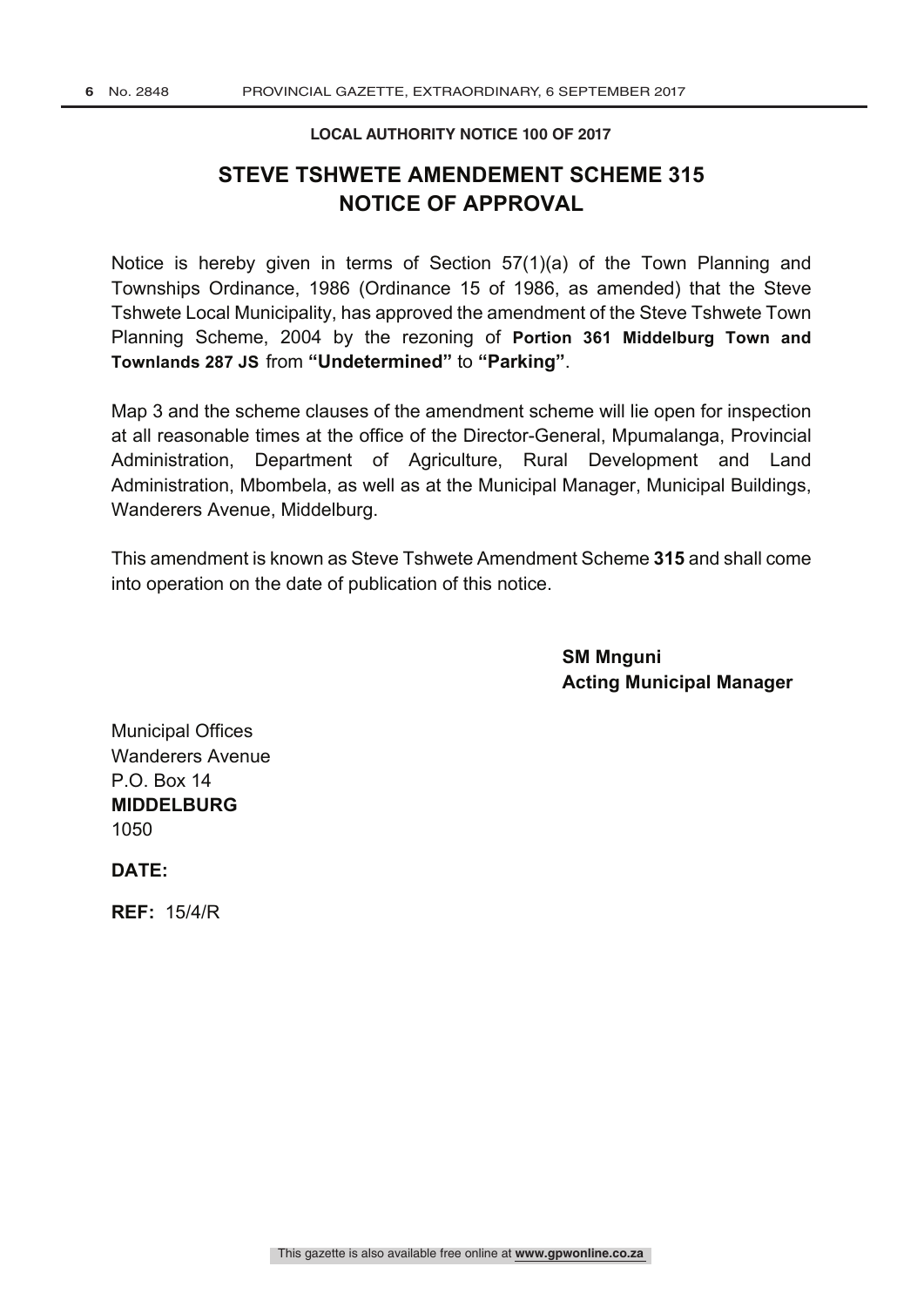#### **LOCAL AUTHORITY NOTICE 101 OF 2017**

### **STEVE TSHWETE AMENDEMENT SCHEME 143 NOTICE OF APPROVAL**

Notice is hereby given in terms of Section 57(1)(a) of the Town Planning and Townships Ordinance, 1986 (Ordinance 15 of 1986, as amended) that the Steve Tshwete Local Municipality, has approved the amendment of the Steve Tshwete Town Planning Scheme, 2004 by the rezoning of **Erf 2403 Township of Middelburg Extension 8** from **"Residential 1"** to **"Residential 3".**

Map 3 and the scheme clauses of the amendment scheme will lie open for inspection at all reasonable times at the office of the Director-General, Mpumalanga, Provincial Administration, Department of Agriculture, Rural Development and Land Administration, Mbombela, as well as at the Municipal Manager, Municipal Buildings, Wanderers Avenue, Middelburg.

This amendment is known as Steve Tshwete Amendment Scheme **143** and shall come into operation on the date of publication of this notice.

> **SM Mnguni Acting Municipal Manager**

Municipal Offices Wanderers Avenue P.O. Box 14 **MIDDELBURG** 1050

#### **DATE:**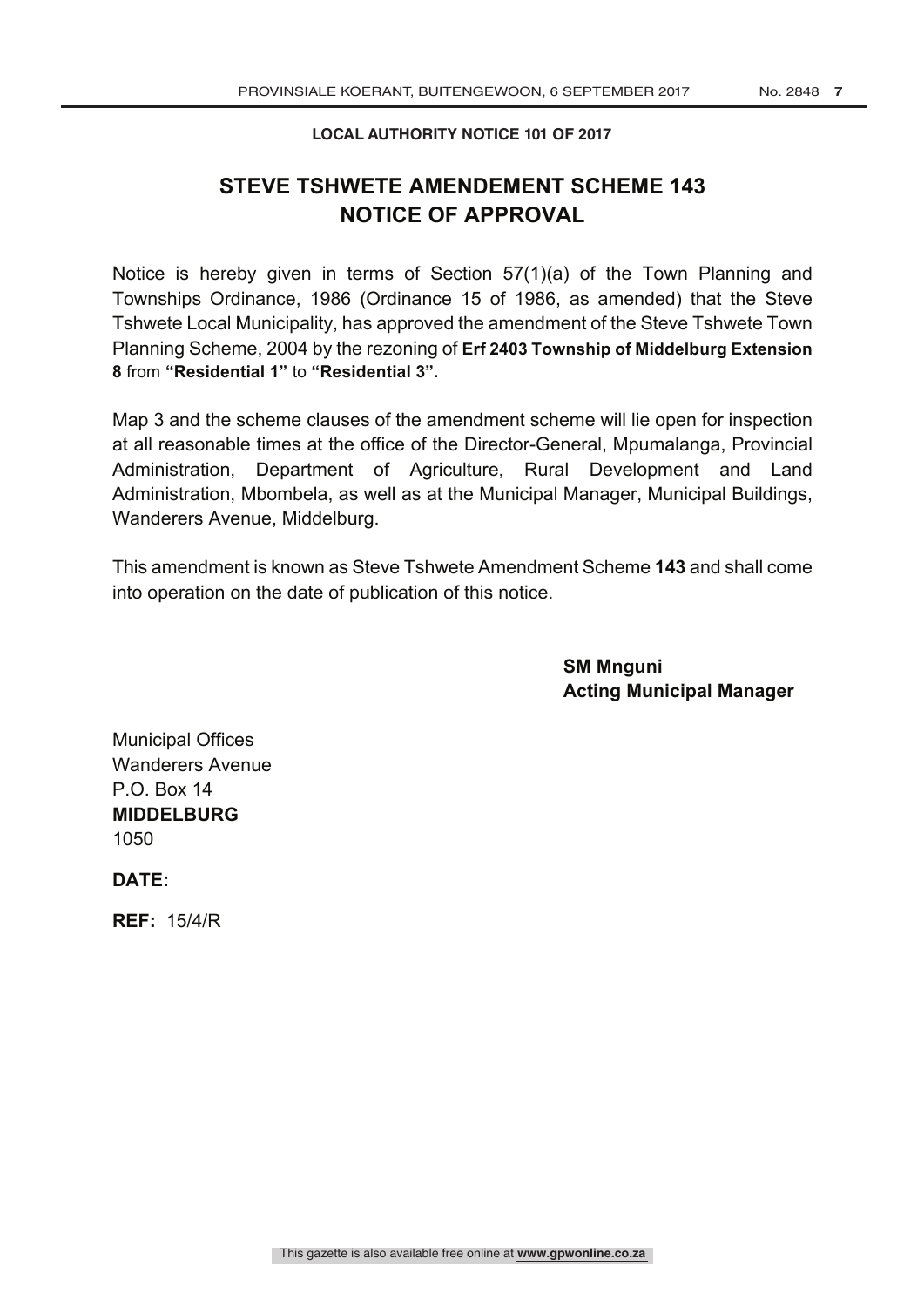#### **LOCAL AUTHORITY NOTICE 102 OF 2017**

### **STEVE TSHWETE AMENDEMENT SCHEME 499 NOTICE OF APPROVAL**

Notice is hereby given in terms of Section 57(1)(a) of the Town Planning and Townships Ordinance, 1986 (Ordinance 15 of 1986, as amended) that the Steve Tshwete Local Municipality, has approved the amendment of the Steve Tshwete Town Planning Scheme, 2004 by the rezoning of **Portion 356 of the farm Middelburg Town and Townlands 287 JS** from **"Residential 1 " and "Special"** to **"Special".**

Map 3 and the scheme clauses of the amendment scheme will lie open for inspection at all reasonable times at the office of the Director-General, Mpumalanga, Provincial Administration, Department of Agriculture, Rural Development and Land Administration, Mbombela, as well as at the Municipal Manager, Municipal Buildings, Wanderers Avenue, Middelburg.

This amendment is known as Steve Tshwete Amendment Scheme **499** and shall come into operation on the date of publication of this notice.

> **SM Mnguni Acting Municipal Manager**

Municipal Offices Wanderers Avenue P.O. Box 14 **MIDDELBURG** 1050

**DATE:**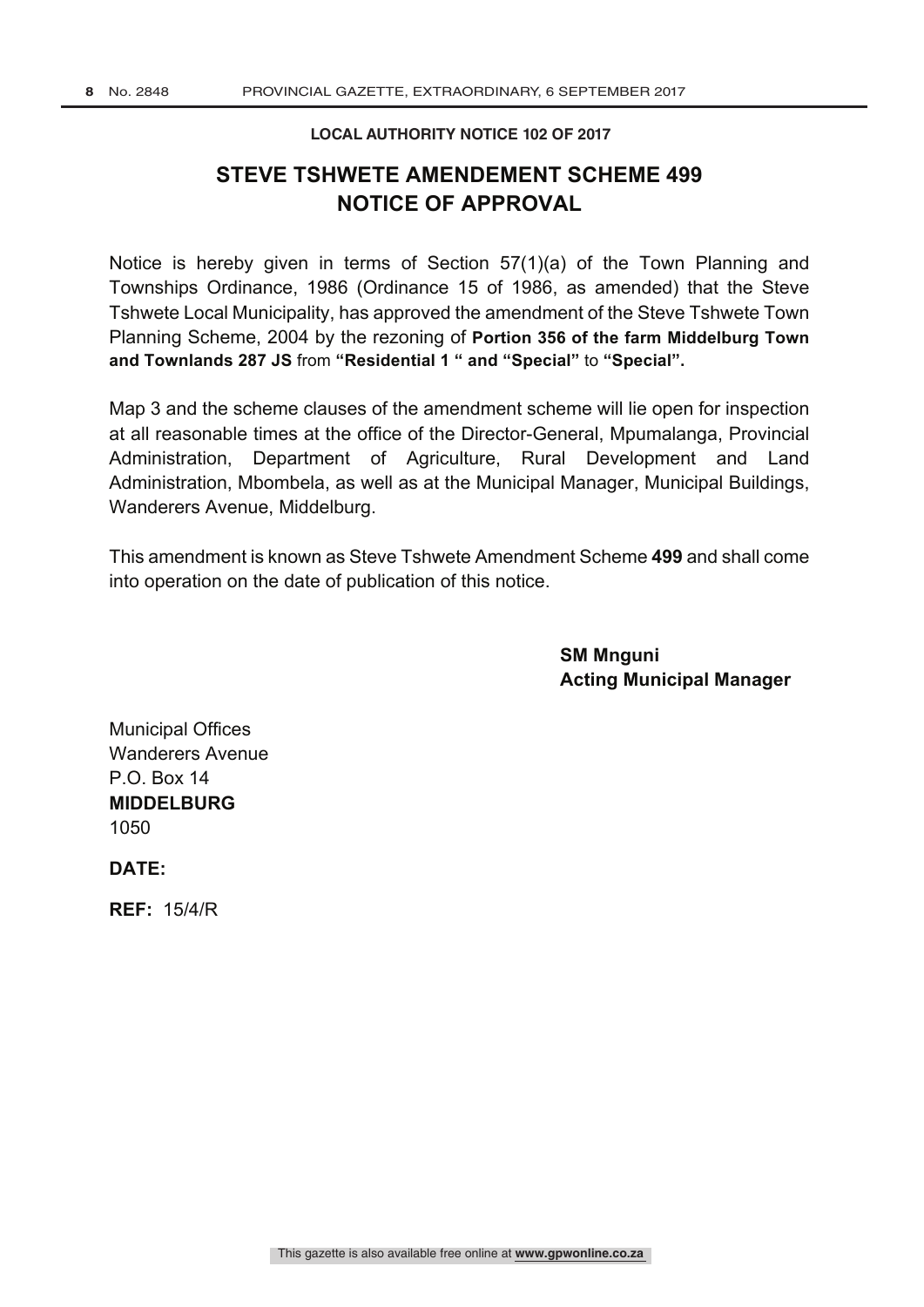#### **LOCAL AUTHORITY NOTICE 103 OF 2017**

### **STEVE TSHWETE AMENDEMENT SCHEME 478 NOTICE OF APPROVAL**

Notice is hereby given in terms of Section 57(1)(a) of the Town Planning and Townships Ordinance, 1986 (Ordinance 15 of 1986, as amended) that the Steve Tshwete Local Municipality, has approved the amendment of the Steve Tshwete Town Planning Scheme, 2004 by the rezoning of **Portion 9 of Erf 341 Township of Nasaret** from **"Business 4"** to **"Industrial 1"**.

Map 3 and the scheme clauses of the amendment scheme will lie open for inspection at all reasonable times at the office of the Director-General, Mpumalanga, Provincial Administration, Department of Agriculture, Rural Development and Land Administration, Mbombela, as well as at the Municipal Manager, Municipal Buildings, Wanderers Avenue, Middelburg.

This amendment is known as Steve Tshwete Amendment Scheme **478** and shall come into operation on the date of publication of this notice.

> **SM Mnguni Acting Municipal Manager**

Municipal Offices Wanderers Avenue P.O. Box 14 **MIDDELBURG** 1050

**DATE:**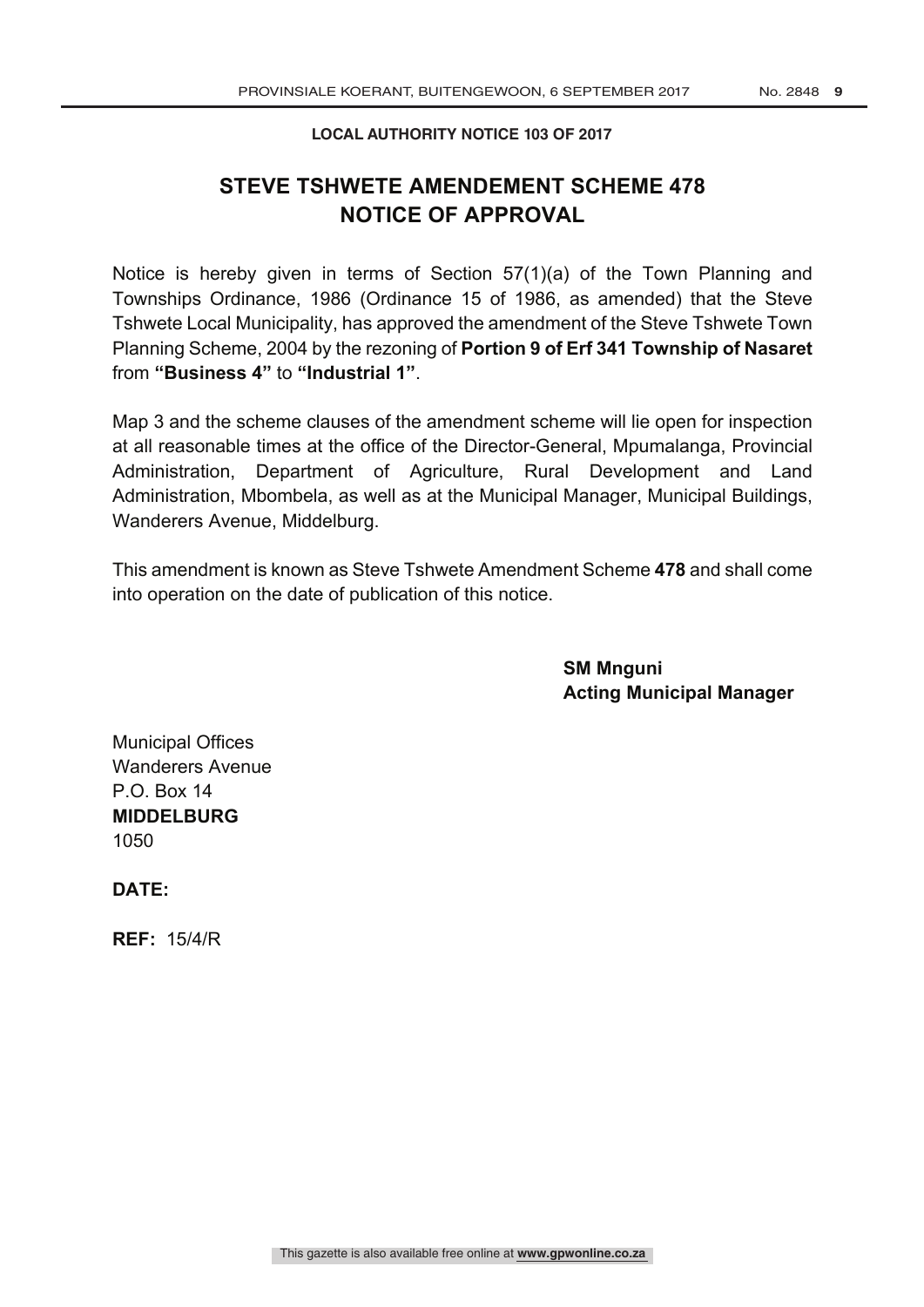This gazette is also available free online at **www.gpwonline.co.za**